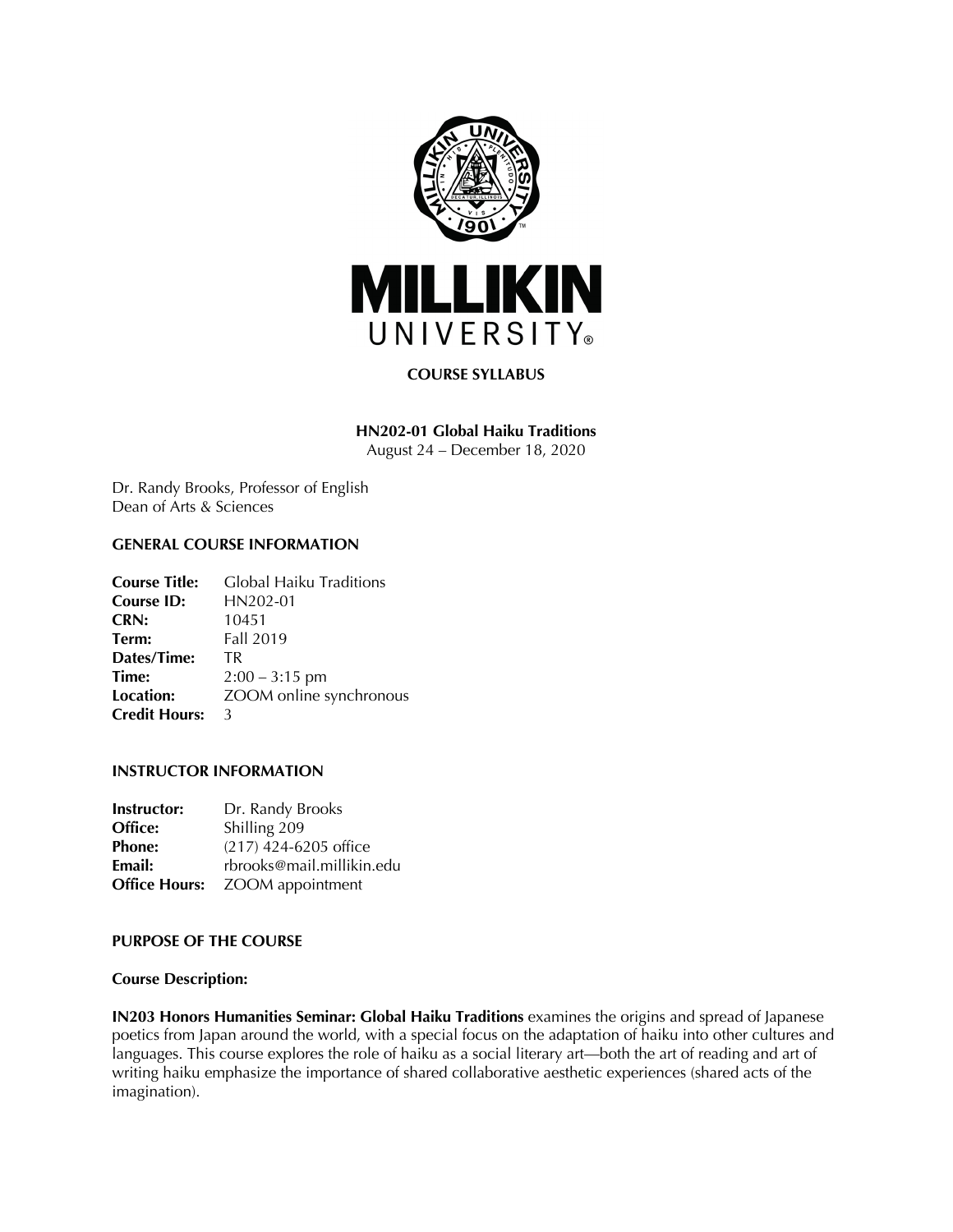There is a very active global haiku community of writers, editors, scholars and associations celebrating participation in this literary art. A special feature of the course is that students will study leading international poets, editors and scholars of contemporary haiku. We will study the history of haiku and related poetics in Japan, and then examine the contemporary internalization of haiku in various cultures. Students complete both an analytical study of a contemporary haiku poet or issue in the haiku community as well as various creative projects connecting haiku to other arts. There are numerous web resources available for this course located at: <http://www.brooksbookshaiku.com/MillikinHaiku/>.

# **Course Learning Goals, Outcomes & Objectives:**

Students will explore the history and practice Japanese haiku poetics and learn about the role of this literary art in both Japanese and contemporary American culture. Students will compare authors and approaches to haiku from both Japanese and American traditions. Students will develop their professional writing abilities, as academic research writers through a study of a contemporary haiku writer.

The haiku arts emphasize the power of concise writing, in which silence and things not said may be as important as the things said. Therefore, study of the haiku arts helps students develop exact, precise writing skills. Also, since haiku is the art of suggestion and connotation, it requires an integration of reading and writing abilities.

Haiku arts stress the importance of an active reader to "finish" the haiku in their own mind. The active response to a haiku is to share your imagined response, or to create another haiku or extension of the original haiku. This process of connecting personal experiences, memories and feelings to the haiku by others helps students explore their own lives, memories, feelings and values. As students practice the art of reading and writing haiku, they discover that the haiku arts are not the exclusive domain of professional writers. They discover that haiku is a possible means of developing a personal life of meaning and value from their own reading responses and through the writing of their own original haiku.

# **University Studies Learning Goals:**

This course also has been approved to fulfill the **Creative Arts** requirement for University Studies that students will:

- 1. investigate discipline-specific creative processes;
- 2. analyze the art using discipline-appropriate vocabulary; and
- 3. evaluate how art relates to an individual life of meaning and value.

## Creative Arts Requirement Catalog Description:

In creative arts courses students will engage in and /or analyze a creative, intellectual, and aesthetic process within the visual, dramatic, literary, and/or performing arts and reflect on that process to increase their ability to understand themselves and others and to enhance their capacity to enjoy their own and others' creative processes and products. Students develop an understanding of themselves and the ability to reflect on and express their thoughts and feelings responsibly. This non-sequential requirement can be met with any creative arts course that blends experiential, theoretical, and reflective approaches.

This course also has been approved to fulfill the **International Cultures and Structures** requirement for University Studies that students will be able to:

- 1. analyze culturally diverse points of view through examination of primary sources;
- 2. comprehend cultures and/or social structures of countries outside the United States; and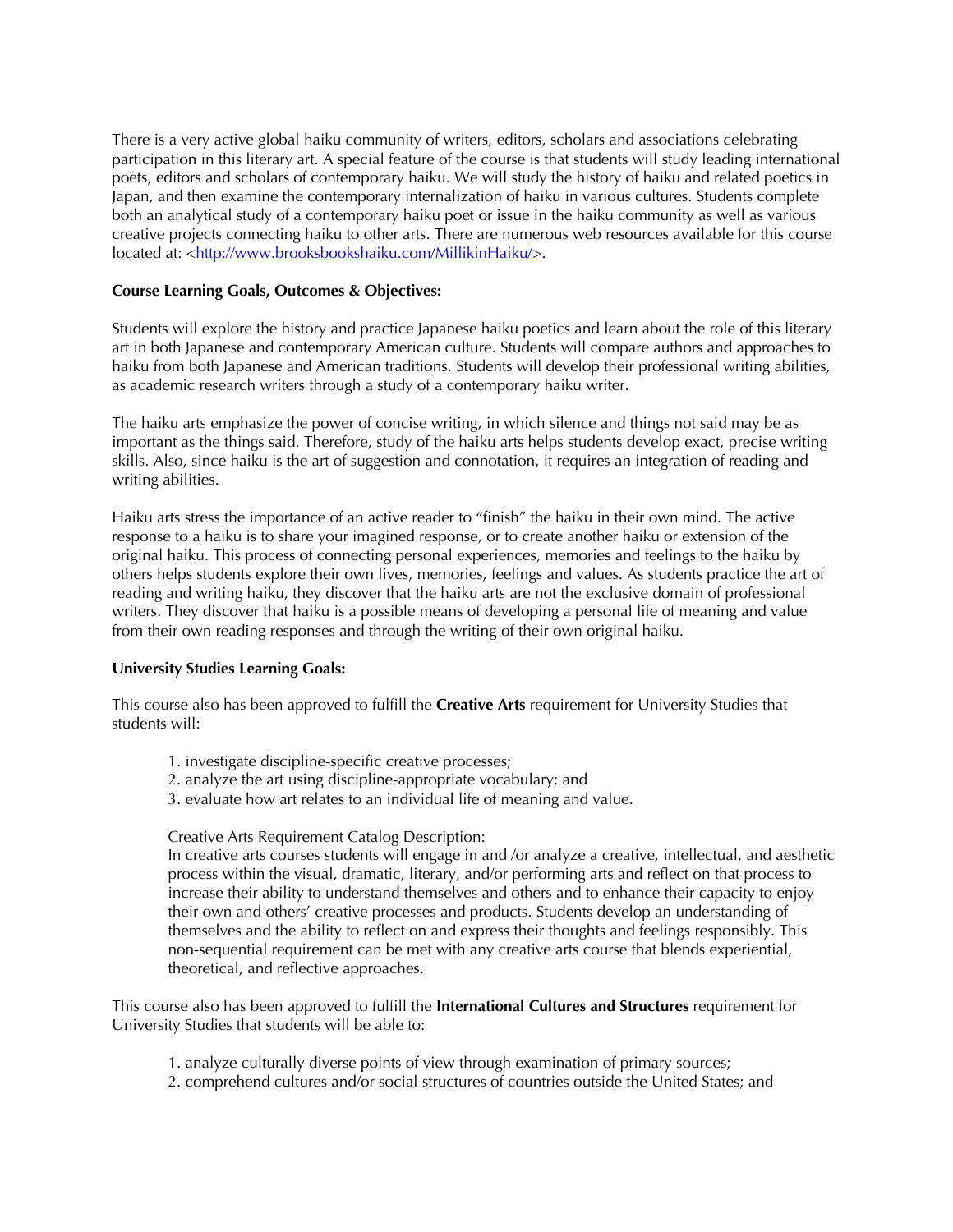3. compare cultural and/or social structures found in countries outside the United States to those found in the US.

# ICS Catalog Description:

This two-course requirement focuses on cultures and social structures outside the United States. It may be satisfied by courses in modern language, internationally focused courses from a variety of disciplines, study abroad courses, or a combination of these. Culture refers to learned systems of meanings, and their representations, that people use to interact with the world around them, including language, values, beliefs, norms, traditions, customs, history, art, and artifacts. Social structures refers to generally stable patterns of interactions, from the smallest units found in individual social relationships, through larger economic, political and social institutions in societies, to worldwide systems of relationships among nations. Each course must address culture and/or social structure.

This course also has been approved to fulfill the **Honors Seminar (HN202)** requirement for the Honors Program that students will be able to:

- 1. understand and apply diverse discipline specific research methods or creative or scholarly processes and knowledge, and;
- 2. analyze and evaluate normative or descriptive claims using ethical reasoning or critical thinking skills.

# **LEARNING ENVIRONMENT**

## Honors Seminar

As an honors seminar, this course emphasizes a multidisciplinary approach. Students will engage as readers and writers in the haiku tradition, as well as researchers and critics of other writers. Also, the final individual project asks each student to make connections to another area of expertise (whatever discipline), and to complete a final project that is a multidisciplinary product and presentation.

## Moodle Course & Web Site

This course is a distance delivery course (synchronous ZOOM sessions). Resources and the grade book are provided through Millikin University course management software, Moodle. There is also a course web site with a continuously updated assignment blog and sample of student performance learning at: <http://www.brooksbookshaiku.com/MillikinHaiku/courses/globalFall2020/assignments.html/>.

The course requires frequent submissions of written responses and informal writing at attachments (RTF file format) through Moodle.

E-mail – The email system on campus is a vital communications tool and may be used by the student, professor and other school officials in the delivery of information and instructions. Students are responsible for routinely checking their Millikin University e-mail for schedule changes, assignments, and/or other messages from the professor(s) or university representatives. Email addresses other than students' Millikin email addresses will NOT be used for communication purposes. Failure to follow instructions left via email will result in unexcused actions. Faculty members are instructed to use their Millikin University email address for communication purposes. Students must follow University email rules at all times; these can be found at: <http://it.millikin.edu/>. Failure to use the email system in accordance with University policies may result in revocation of email privileges.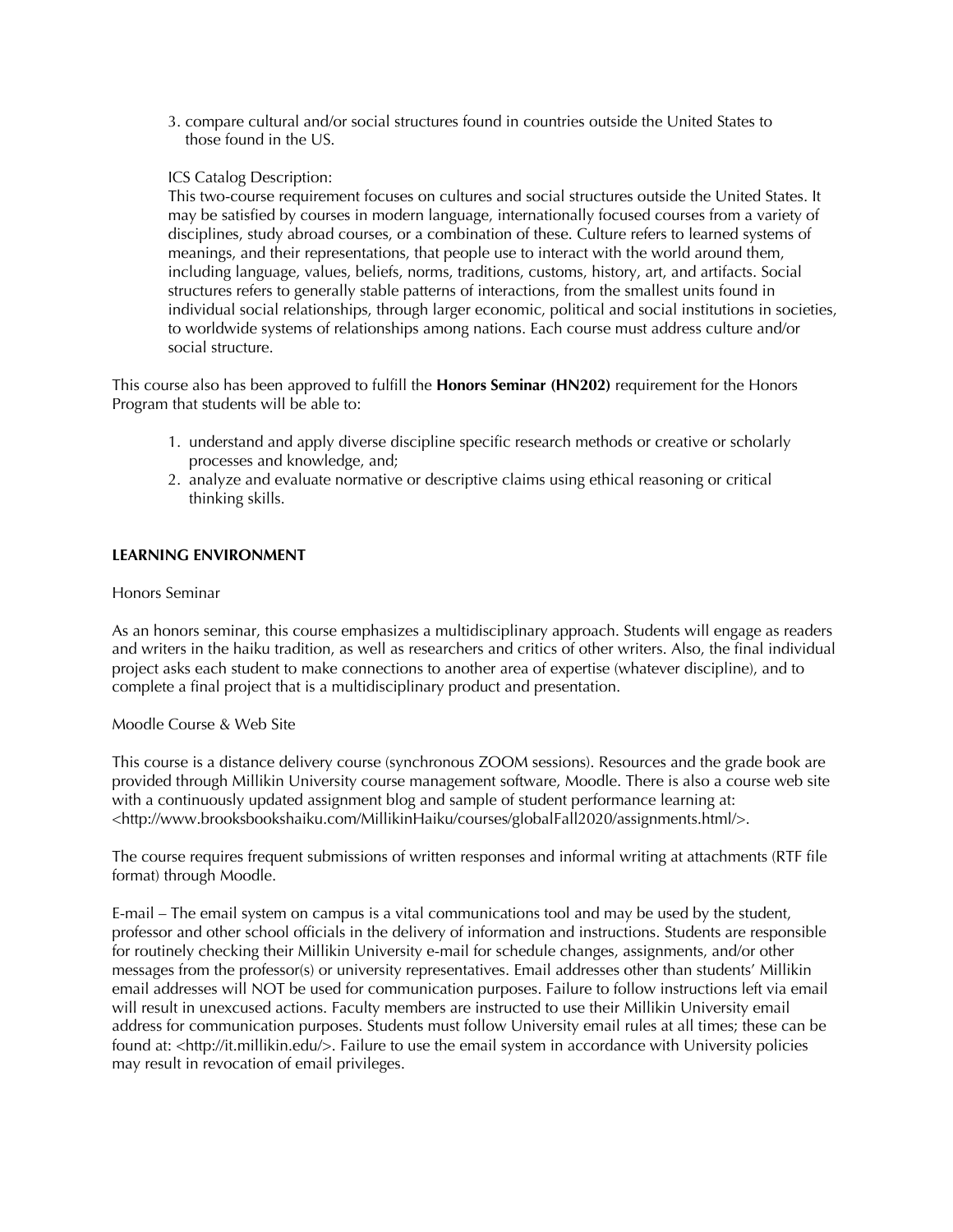## **Required Book from the e-bookstore:**

(1) *The Haiku Anthology* edited by Cor Van Den Heuvel. Paperback (2000) Norton & Company; ISBN 0393321185

# **Course Materials from the department or professor:**

There are numerous web resources available for this course located at

< http://www.brooksbookshaiku.com/MillikinHaiku/>

The class web site is located at:

<http://www.brooksbookshaiku.com/MillikinHaiku/courses/globalFall2020/>.

The class assignments blog is located at:

<http://www.brooksbookshaiku.com/MillikinHaiku/courses/globalFall2020/assignments.html/>.

**Required Books from Dr. Brooks & Bronze Man Books** (\$80.00 automatically billed through business office). These books will be distributed to you at the first class:

- (1) *Art of Reading & Writing Haiku,* (2019) Brooks Books
- (2) *The Silence Between Us* by Wally Swist, (2005) Brooks Books
- (3) *Millikin University Haiku Anthology*, (2008) Bronze Man Books
- (4) *Haiku: The Art of the Short Poem* by Taz Yamaguchi (includes DVD), (2008) Brooks Books

#### **free publications that are gifts from Dr. Brooks**:

*Deep Shade/Flickering Sunlight*, (2004) From Brooks Books *kukai* competition award books *MAYFLY* haiku magazine issues

## **COURSE SCHEDULE & PLANS**

#### **Course Organization**

For a complete guide, see the course assignments blog at:

<http://www.brooksbookshaiku.com/MillikinHaiku/courses/globalFall2020/assignments.html/>

In general, this course is organized as a continuous mix of reading haiku, discussing and writing responses to haiku, writing original haiku, collaborative writing of linked verse, competing with others writing haiku and completing creative projects related to the intertwined arts of reading and writing haiku.

The course schedule is merely a guideline. The professor reserves the right to alter course content, class assignments/activities, and/or dates, as deemed necessary. The professor will announce assignments and due dates in class, via email, or course web site. The student is responsible for attending class to know what assignments will be required and when. Announcements in class or via email will take precedence over the written schedule.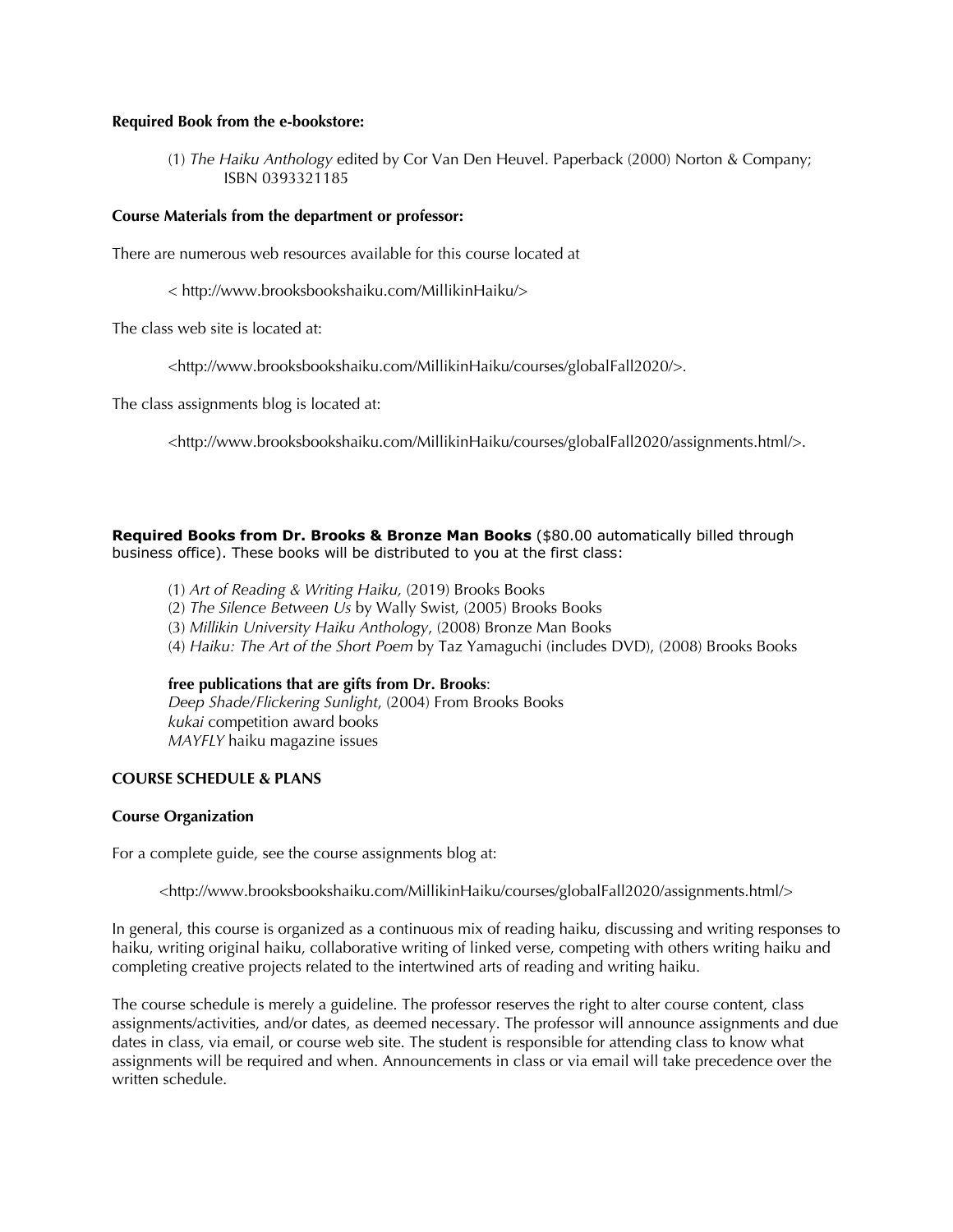When referring to a haiku by any author, please use the following means of citation. Always type the entire haiku (DO NOT CHANGE CAPITAL LETTERS or WORD SPACING!). Then include the author and an abbreviation of the publication source. For example, here is a haiku by Peggy Lyles from her book, *To Hear the Rain*:

I brush my mother's hair the sparks

Peggy Lyles, THTR, 93

# **Landmark Events & Due Dates**

(1) Genre comparison project –  $4<sup>th</sup>$  week (2) Contemporary haiku reader response essay – midterm (3) Writing collaborative linked verse  $-11^{th}$  week (4) Haiku project –  $13^{th}$  week (5) Haiku collection & preface on the art of writing haiku – last day of class (6) Signature haiku gift exchange – last day of class (7) Final haiku reading  $&$  submissions – final exam (8) Final reflection assignments – finals week

# **HOW LEARNING WILL BE ASSESSED**

# **Assignments & Semester Grading Weight**

Assignments URL is:

<http://www.brooksbookshaiku.com/MillikinHaiku/courses/globalFall2020/assignments.html >

# CARS Assessment Artifact Assignments: Contemporary Haiku Essay (mid-term) ........................................................................ 100 points

## ICS Assessment Artifact Assignments:

| Compare Japanese aesthetics & approaches to writing haiku in HAIKU GUY  10 points |  |
|-----------------------------------------------------------------------------------|--|
|                                                                                   |  |
|                                                                                   |  |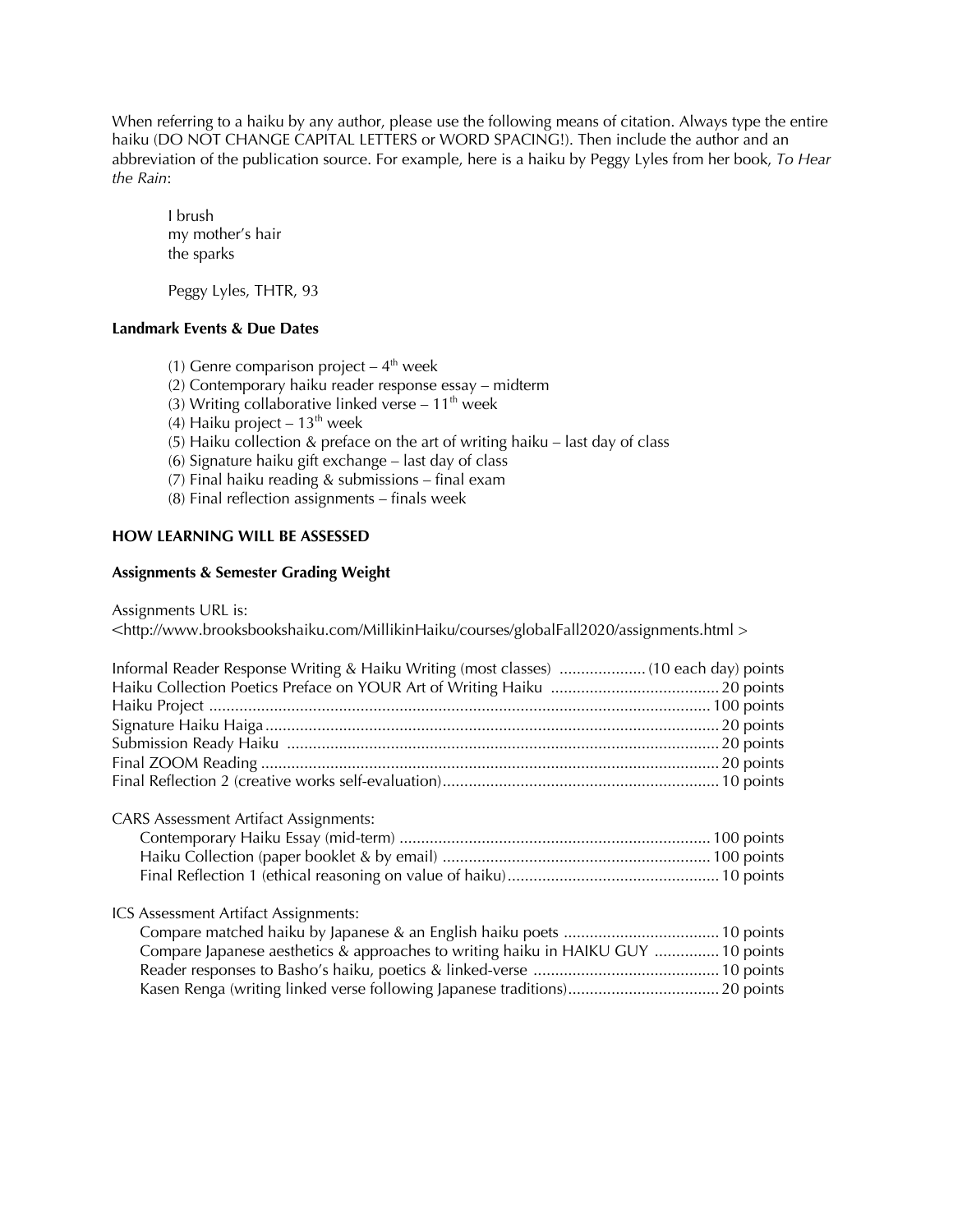## **Grading Scale & Methods:**

ALL assignments are to be turned in as digital files by email. (Use your SAVE AS function and choose "Rich Text Format" or "DOC" for digital files emailed to <rbrooks@millikin.edu>. Word Perfect (WPS) and Microsoft Publisher (PUB) file formats will not be acceptable. Please use RTF or DOC or PDF formats. Ask for help on formats if needed.

## **Assignment Grades:**

Course grades and percentage of points received will be correlated as follows:

Informal Quick-Writes, Quizzes, Email Responses, Exercises & Planning Work informal assignments will be graded with a simple check-system  $(+)$  ( $\sqrt{$ ) or (–) indicating completion of the assignment. These grades indicate that

> 100% (+) you have done an excellent, thoughtful writing, 50%  $(\sqrt{2})$  you have completed the assignment adequately, or  $0\%$   $(-)$  you have not fulfilled the assignment and cannot make it up.

## **Formal Assignments:**

The other assignments are considered formal which means that they should be printed, carefully edited, revised, prepared and designed for maximum effectiveness with the intended audience. Proper citation of sources and a works cited section is expected.

- $A = "exceptional"$  or "outstanding" work
- B = "above average" Effort was put into the work above and beyond what was required.
- $C =$  "average" Note that "average" does not mean good or bad, just average as in like everyone else's work. The students completed the basic requirements as laid out in the directions.
- D = "below average" This effort did not even meet the minimum requirements or was sub-par.
- F = "below college standards" Very little effort went into the assignment.

## **Course grades will be determined as follows:**

 $(A+=100, A=95, A=-90, B+=88, B=85, B=-80, C+=78, C=-75, C=-70, D+=68, D=65, F=0)$ 

#### **Attendance & Participation**

I am very strict about attendance. You are allowed three absences without penalty. After three absences, you are considered to be excessively absent and five per cent of your semester grade will be subtracted from your semester score for each day of excessive absence. Of course, extended illness will be exempt to this absence policy, usually resulting in an incomplete for the semester.

Please be respectful to your faculty and fellow students by not carrying on conversations that are not a part of class discussion. Be prepared for class and group meetings. Please, no children or disruptive interruptions. Please turn cell phones to silent or vibrate mode and properly dispose of your trash by the end of class.

## **Missed Assignments**

Students are required to submit all assignments by email midnight before the class discussion. If your assignment is late, it is an F for formal assignments or a minus for informal assignments. Note that F's and minuses are averaged as 0% grades.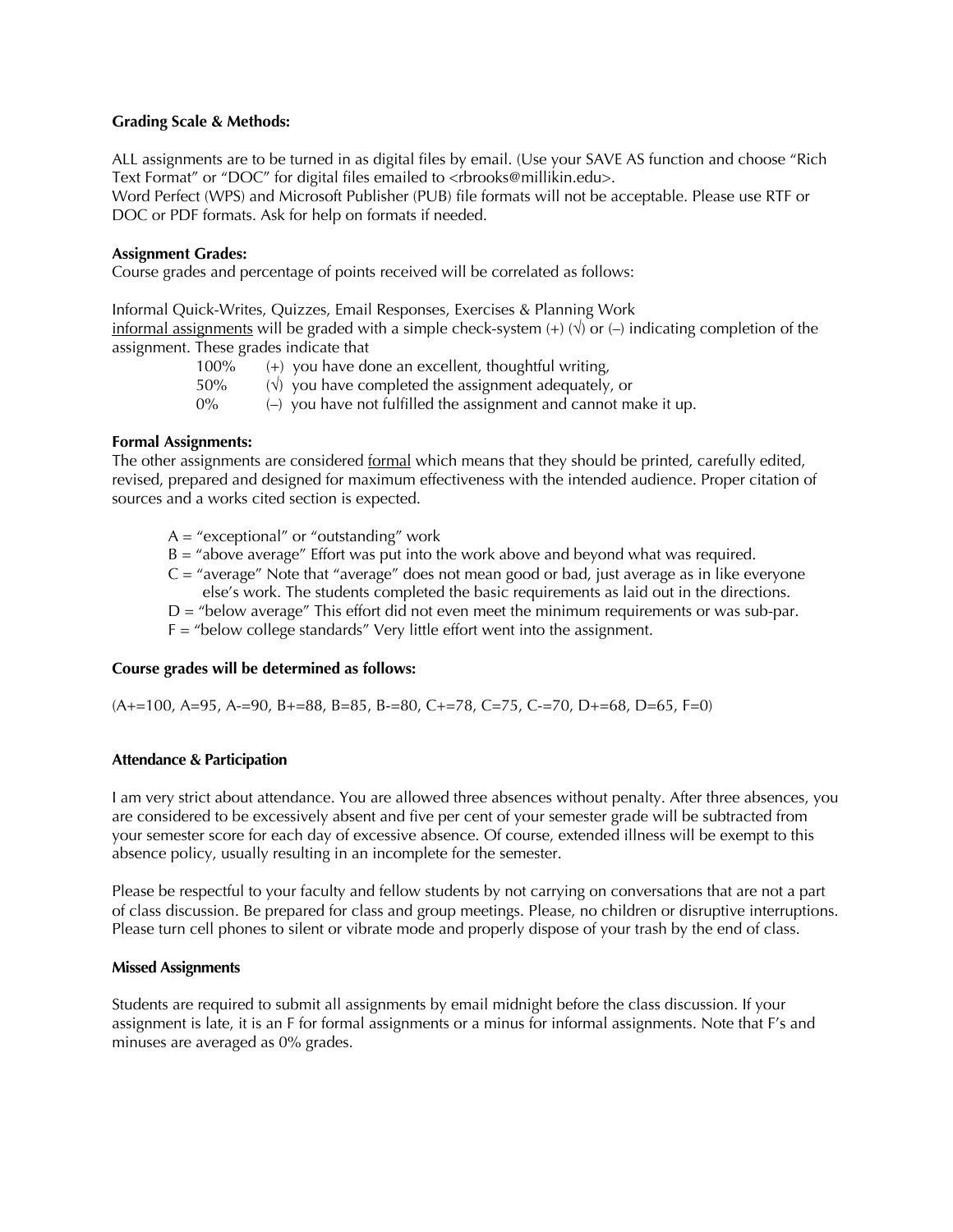# **Millikin University Syllabus Student Guidelines for All Courses**

#### **TECHNICAL, CLASSROOM, AND COLLEGE POLICY INFORMATION**

#### **Disability Accommodation Policy**

Please address any special needs or special accommodations with me at the beginning of the semester or as soon as you become aware of your needs. If you are seeking classroom accommodations under the Americans with Disabilities Act, you should submit your documentation to the Center for Academic and Professional Performance at Millikin University, located in University Commons 312.

#### **Distance Delivery Components**

Millikin University is committed to providing support for students using technology resources in pursuit of academic success. The Department of Information Technology resides in Shilling Hall and offers walk-in support.

Please visit <http://millikin.libguides.com/ed-tech> for link, resources, and additional information that aid in the use of technology in distance/hybrid delivery and technology policies.

#### **Inclusive Excellence**

Every student in this classroom, regardless of background or identity categories, is a valued member of this group. We all come from different experiences, but no one experience has more value or importance than another. I encourage every student to share your own experiences as they are relevant to the course, but I also stress that no student in this course is ever presumed to speak for anything more than your own experience or point of view. Furthermore, in this classroom, you have the right to determine your own identity. You have the right to be called by whatever name you wish, and for that name to be pronounced correctly. You have the right to be referred to by whatever pronoun you wish. You have the right to adjust those things at any point in your education. If there are aspects of the instruction of this course that result in barriers to your inclusion or a sense of alienation from course content, please contact me privately without fear of reprisal.

#### **University Commitment to Student Success**

Millikin University is committed to the success of all students. As such, the University provides a variety of services devoted to academic support of both undergraduate and graduate students, although some service provision may vary by degree level. The Center for Academic and Professional Performance serves as the hub for these services. Services include, but are not limited to, the following:

- Tutoring
- Supplemental Instruction
- Study Skill Assistance
- One on One Advising
- Major Change Assistance
- Development of Personalized Academic Growth and Success Plans
- Support of Exploratory Studies majors
- Support for students on Academic Probation or Progress Warning
- Accommodations for Students with special learning needs
- Online Resource Library

In addition to the Center for Academic and Professional Performance, the University Writing and Math Centers offer students intensive support in these subject areas.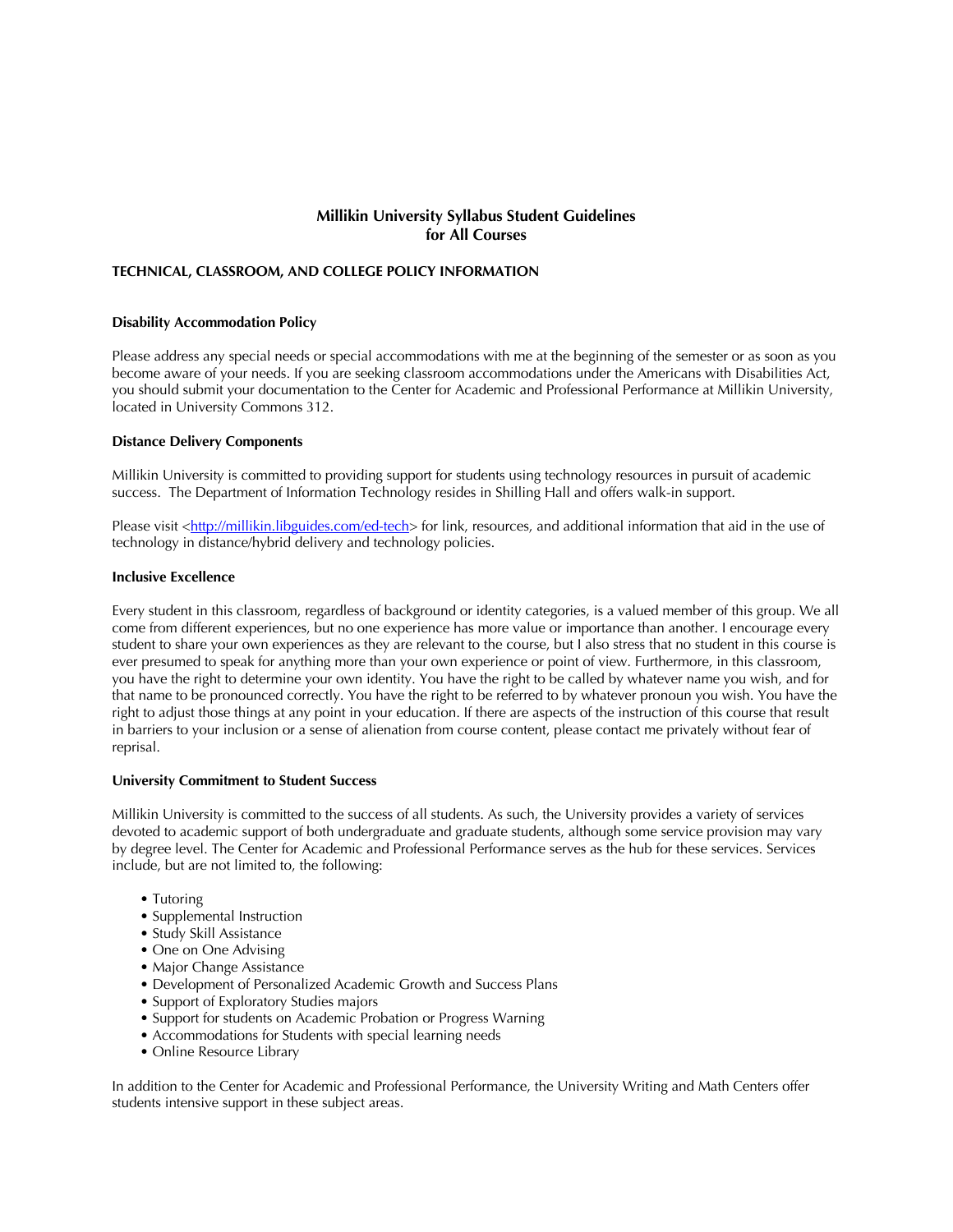## **Sexual Misconduct**

Millikin University is committed to creating a campus culture of respect and intellectual, creative discourse that promotes the best outcomes of a university education and is free from sex discrimination and sexual misconduct.

Sexual misconduct is unlawful and cannot be tolerated. Title IX of the Federal Education Amendments of 1972 makes it clear that violence and harassment based on sex and gender are subject to the same rights and support as other protected categories. If you or someone you know is a victim of sexual misconduct, or you know of an alleged incident of sexual misconduct, you can speak to someone CONFIDENTIALLY by contacting Millikin University Counseling Services @ 217.424.6360, and can file a report directly to any one of the following:

- Diane Lane, Director, Human Resources/Title IX Coordinator at dlane@millikin.edu 217-362.6416
- Tammy Maxwell, Assistant Director, Human Resources/Deputy Title IX Coordinator for Employees at tmaxwell@millikin.edu 217.362.6416
- Raphaella Prange, Dean of Student Development/Deputy Title IX Coordinator for Students at rpalmer@millikin.edu 217.424.6395
- Campus Conduct Hotline, an anonymous reporting line, at 866.943.5787

## **Academic Integrity Standards**

The intellectual and moral integrity of an academic community depends upon an uncompromising commitment to honesty which guides the actions of all its members. Any disregard for this threatens the unrestricted and honest exchange of knowledge. The Faculty has the right and the responsibility to hold students to high ethical standards in conduct and in works performed, as befits a scholar at the university. Violations of academic integrity include, but are not limited to:

- Cheating
- **Collusion**
- Electronic Dishonesty
- Grade Falsification
- Plagiarism

Faculty members have the responsibility to investigate all suspected breaches of academic integrity that arise in their courses and shall have the authority to decide whether the student(s) has violated the Academic Integrity Policy. If it is determined that the violation occurred, the faculty member will decide the consequences, taking into account the severity and circumstances surrounding the violation, and will inform the student in writing, forwarding a copy of the letter to the Registrar and to the Dean of Student Development.

Consequences to an academic integrity violation include, but are not limited to:

- A letter in the student's academic file
- Failure on assignment(s)
- Failure in the course
- Issuance of an XF for the course
- Conduct hearing with Student Development

If a student received an XF, this remains as a permanent grade and cannot be removed from the official transcript. Some programs and majors have more explicit ethical standards, which supersede this Policy, and violation of which may result in dismissal from some programs or majors within the University.

The complete policy may be found at <https://www.millikin.edu/student-development/student-handbook>.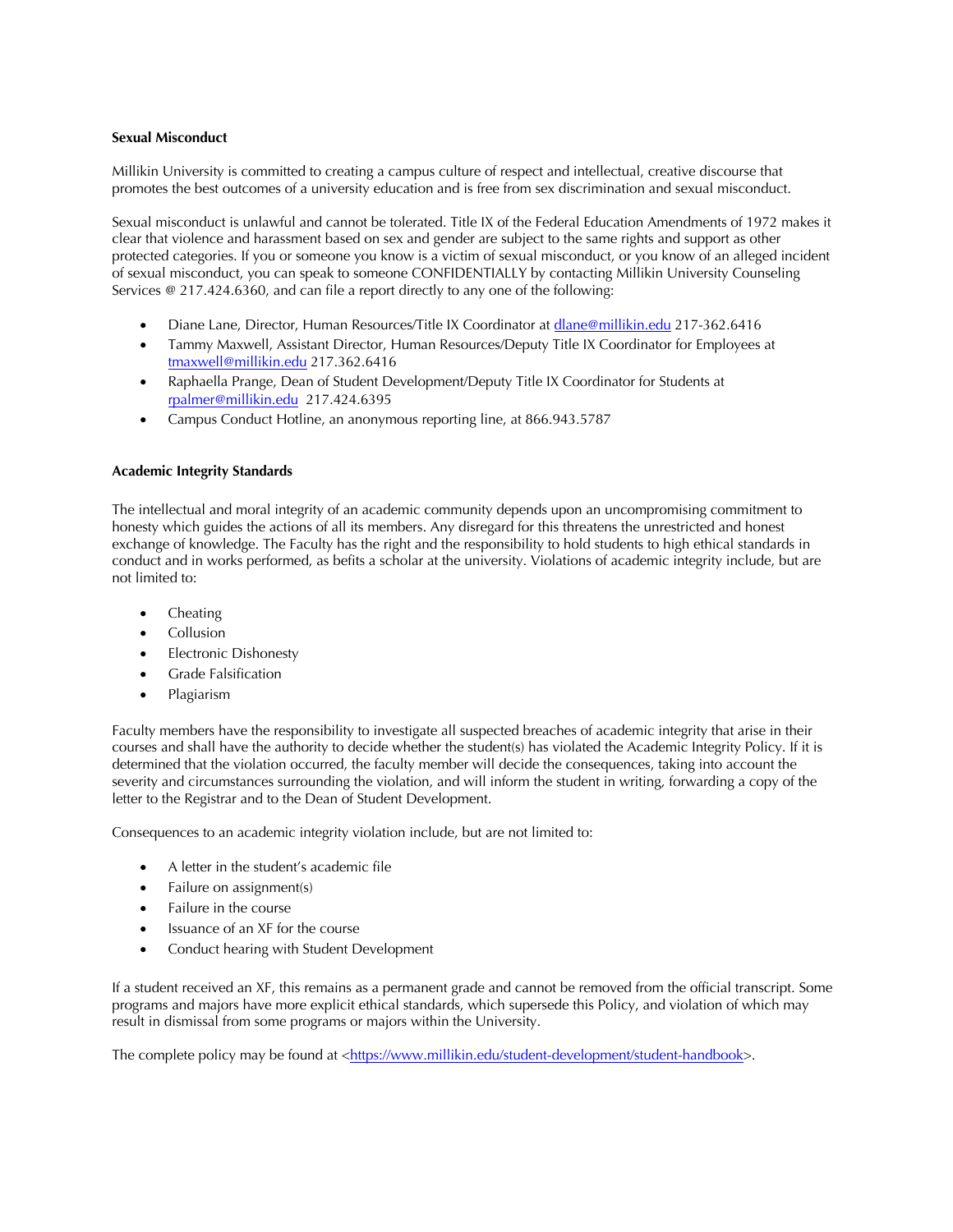#### **Disruptive Behavior Policy**

Students who exhibit behaviors that are considered to obstruct or disrupt the course goals or learning environment are subject to student conduct action per the University Standards of Conduct. Behaviors that are considered disruptive include, but are not limited to: tardiness, sleeping, inappropriate use of mobile or electronic devices, use of language that is offensive or discriminatory, excessive interruption, and/or repeated violation of faculty or classroom expectations which are stated in the course syllabus. Students who exhibit such behavior may be dismissed from the class on a temporary basis and referred to Student Development.

#### **Dropping a Course and the University Withdrawal Policy**

There is an add/drop deadline for each academic term. During the allowed period, students may elect to add or drop courses by completing the proper form and requesting signature from the instructor or department chair as required. (Forms are available in Registrar's Office). Faculty members reserve the right to permit dropping or adding courses after the set deadline. Courses dropped during the appropriate period result in a W on the student transcript. Courses dropped after this period will result in the earned grade at the time of drop.

Students who leave the University during or at the end of the semester must report to the Registrar's Office to complete the necessary procedures and forms. Students who withdraw from the University will receive a refund of charges assessed by the University through the refund schedule posted in the Academic Bulletin. After week six of any given semester, there is no refund. Students may also be involuntarily withdrawn if they engage or threaten to engage in behavior that poses a danger of causing physical harm to self or others. The Involuntary Withdrawal Policy may be found in the Student Handbook.

#### **Course Evaluations**

Millikin University utilizes online course evaluations that are available beginning in the last week of each course term. Students may log into their MyMillikin portal to complete course evaluations. Evaluations are considered an important part of the teaching and students should feel comfortable giving thoughtful, honest feedback.

#### **Coronavirus Guidelines and Attendance Policy**

Students or faculty that are ill should NOT attend or hold face-to-face classes or meetings. If you experience any combination of the following symptoms, you should contact your primary care provider or the DMH Health Clinic at 217-424-6360.

- Fever or chills
- Cough
- Shortness of breath or difficulty breathing
- Fatigue
- Muscle or body aches
- Headache
- New loss of taste or smell
- Sore throat
- Congestion or runny nose
- Nausea or vomiting
- **Diarrhea**